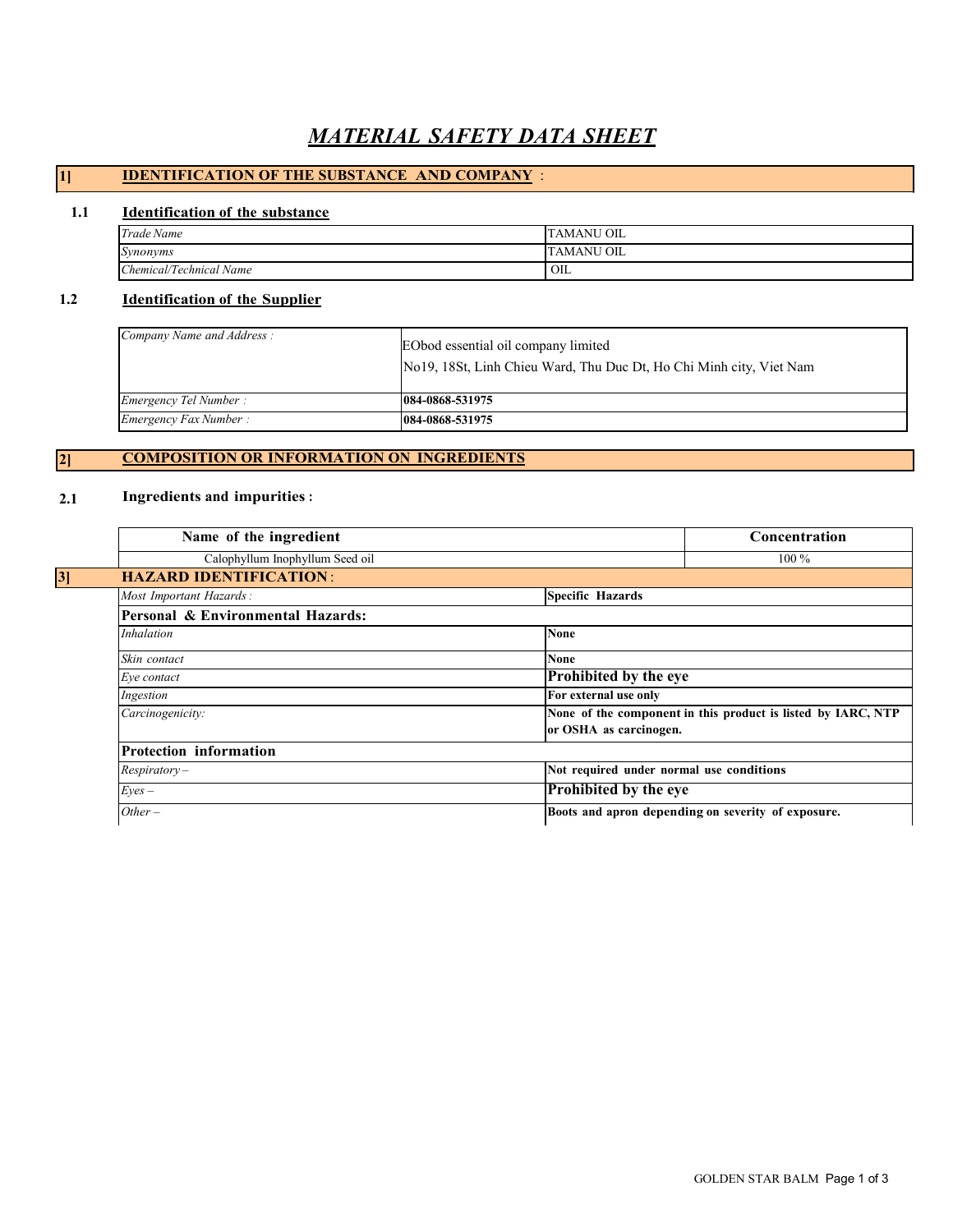| 4          | <b>FIRST AID MEASURES:</b>     |                                                                                                                                                                   |
|------------|--------------------------------|-------------------------------------------------------------------------------------------------------------------------------------------------------------------|
|            | <b>Special Instructions</b>    |                                                                                                                                                                   |
|            | $Eves -$                       | Flush with water, call physician                                                                                                                                  |
|            | $S$ kin $-$                    | Wash off in flowing water                                                                                                                                         |
|            | $Inhalation-$                  | Remove to fresh air. Call physician                                                                                                                               |
|            | $Ingestion -$                  | For external use only. Call physician                                                                                                                             |
| $\sqrt{5}$ | <b>FIRE FIGHTING MEASURES:</b> |                                                                                                                                                                   |
|            | Extinguishing media:           | Foam, dry chemical powder, carbon dioxide, sand or earth                                                                                                          |
|            | Special measures:              | Avoid vapour inhalation. Keep away from sources of<br>ignition. Do not smoke. Wear positive pressure self-contained<br>breathing apparatus & protective clothing. |
|            | Extinguishing procedures:      | Closed containers may build up pressure when exposed to<br>heat and should be cooled with water spray.                                                            |
|            |                                |                                                                                                                                                                   |

## **6] ACCIDENTAL RELEASE MEASURES :**

*Action to be taken if the material is released or spilled.:*

*Wear proper protective equipment as specified in the protective equipment section*

Wipe, scrap or soak up in an inert material. Incinerate in compliance with local, state and federal regulations.

### **7] HANDLING PROCEDURE :**

*Precautions to be taken in handling and storage. Avoid contact with eyes Use only well ventilated area Store away from heat, source of ignition and incompatibles. Keep container closed when not in use. Keep away from childrens*

## **8] EXPOSURE CONTROL / PERSONAL PROTECTION :**

[As per points 5, 6 & 7 above]

## **9] PHYSICAL & CHEMICAL PROPERTIES :**

| Information on basic physical and chemical properties |                           |  |
|-------------------------------------------------------|---------------------------|--|
| <b>General Information</b>                            |                           |  |
| · Appearance:                                         |                           |  |
| Form:                                                 | <b>Mobile Liquid</b>      |  |
| Colour:                                               | Green to brown            |  |
| · Odour:                                              | Characteristic            |  |
| Strong                                                |                           |  |
| Odour threshold:                                      | Not determined.           |  |
| pH-value:                                             | Not applicable.           |  |
| Change in condition                                   |                           |  |
| <b>Melting point/Melting range:</b>                   | Undetermined.             |  |
| <b>Boiling point/Boiling range:</b>                   | Undetermined.             |  |
| · Flash point:                                        | > 70°C (closed cup)       |  |
| · Flammability (solid, gaseous):                      | Product is not flammable. |  |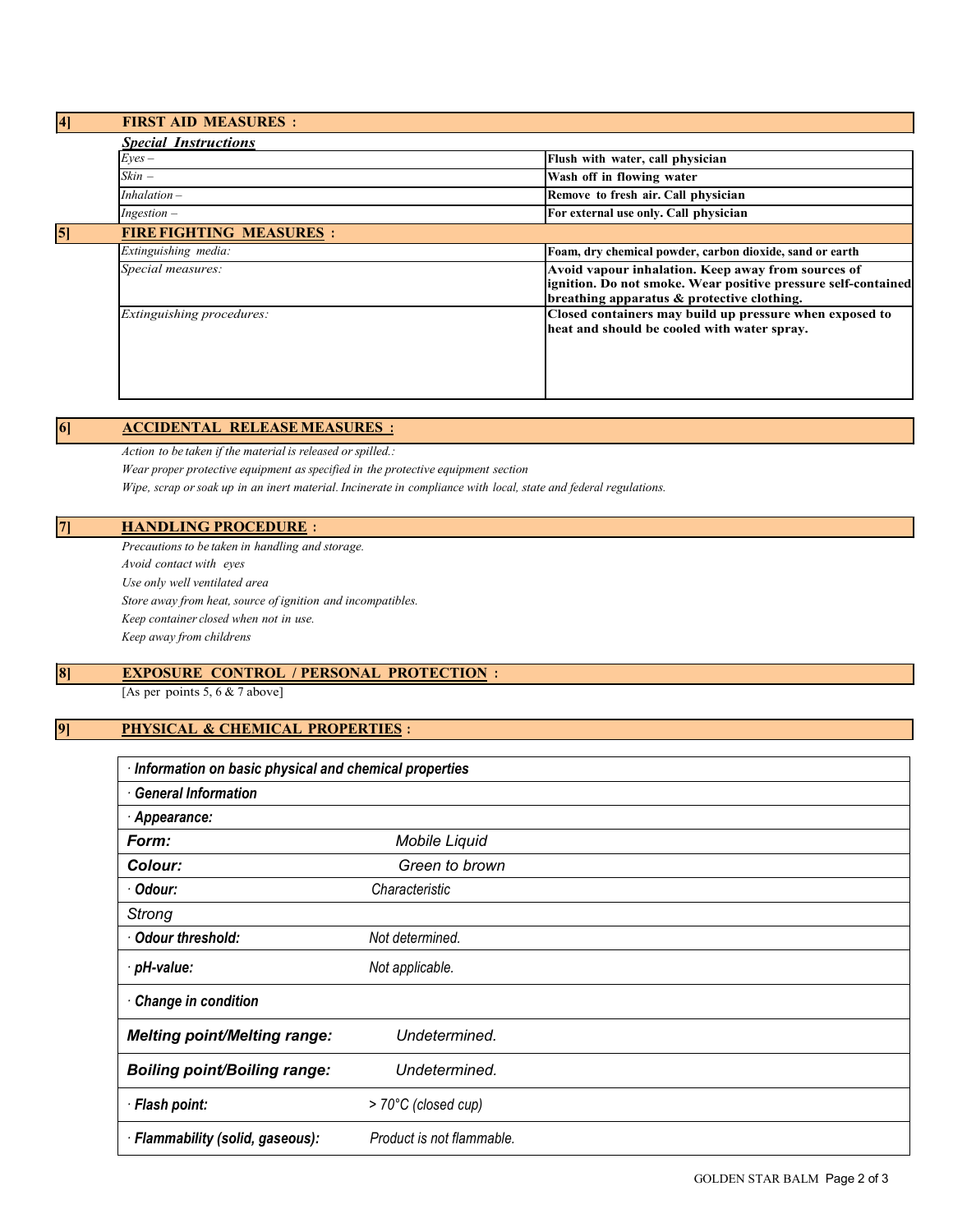| · Ignition temperature:                                    |                                               |  |
|------------------------------------------------------------|-----------------------------------------------|--|
| <b>Decomposition temperature:</b>                          | Undetermined.                                 |  |
| Self-igniting:                                             | Not determined.                               |  |
| Danger of explosion:                                       | Product does not present an explosion hazard. |  |
| <b>Explosion limits:</b>                                   |                                               |  |
| Lower:                                                     | Not determined.                               |  |
| <b>Upper:</b>                                              | Not determined.                               |  |
| · Vapour pressure:                                         | Not applicable.                               |  |
| · Density:                                                 | Not determined.                               |  |
| · Relative density at 20°C                                 | $0.91 - 0.95$                                 |  |
| · Vapour density                                           | Not applicable.                               |  |
| · Evaporation rate                                         | Not applicable.                               |  |
| Solubility in / Miscibility with                           |                                               |  |
| water:                                                     | Insoluble in water.                           |  |
| · Partition coefficient (n-octanol/water): Not determined. |                                               |  |
| · Viscosity:                                               |                                               |  |
| Dynamic:                                                   | Not applicable.                               |  |
| <b>Kinematic:</b>                                          | Not applicable.                               |  |
| <b>Other information</b>                                   | No further relevant information available.    |  |
| · Refractive index:                                        | $1.47 - 1.49$                                 |  |

# **10] STABILITY AND REACTIVITY :**

## *· Reactivity*

- *· Chemical stability*
- *· Thermal decomposition / conditions to be avoided:*
- *No decomposition if used and stored according to specifications.*
- *· Possibility of hazardous reactions No dangerous reactions known.*
- *· Conditions to avoid Avoid heat, flame and other sources of ignition.*
- *· Incompatible materials:*
- *Oxidizers.*
- *Mineral acids (some) Bases. alkalis (inorganic)*
- *alkalis (organic)*
- *· Hazardous decomposition products:*

*When heated and in case of fire, irritating vapours/gases may be formed.*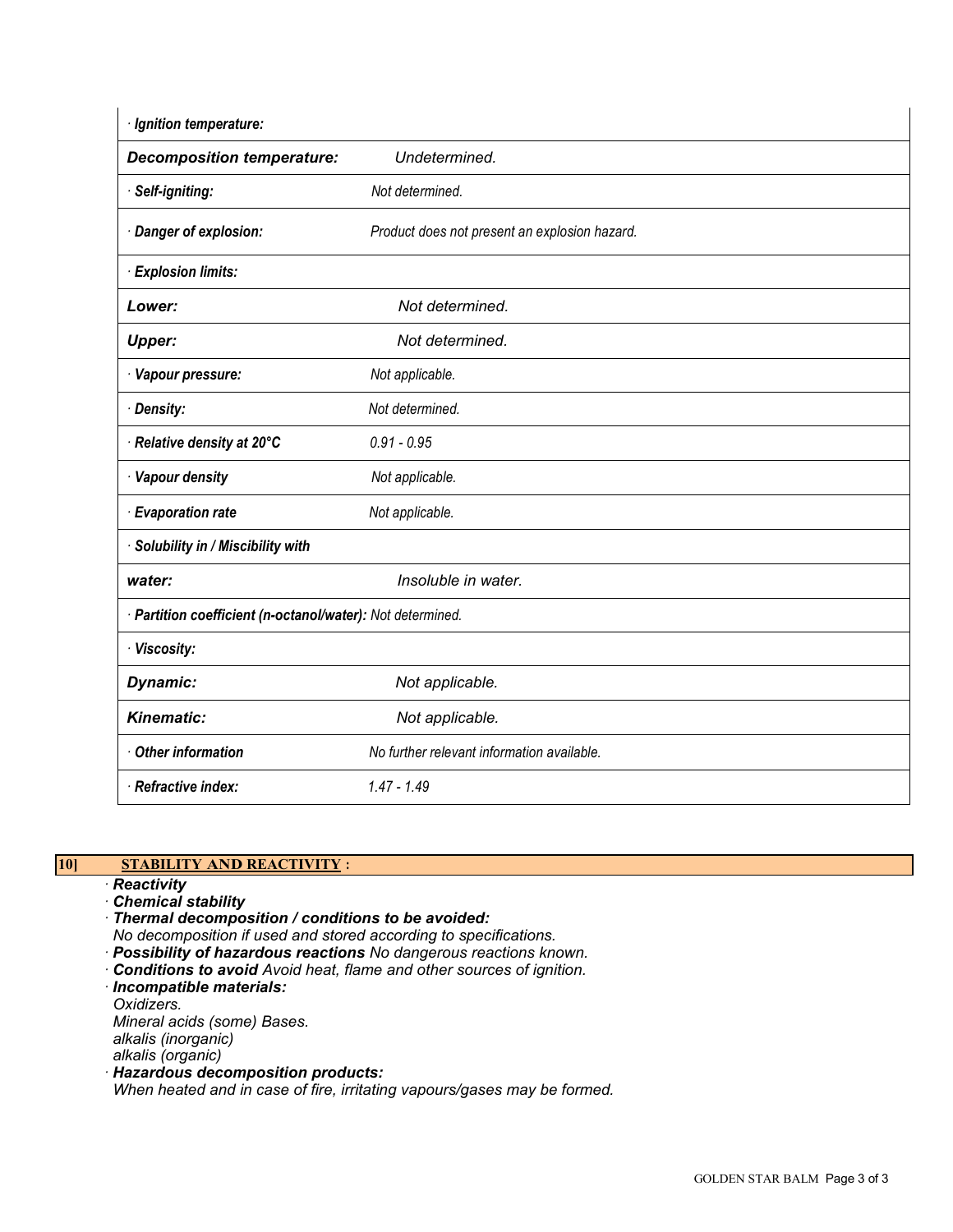### **11] TOXICOLOGICAL INFORMATION :**

### *· Tox· Information on toxicological effects*

- *· Acute toxicity:*
- *· Primary irritant effect:*
- *· on the skin: May cause irritation in case of skin contact.*
- *· on the eye: Irritation, burning, lachrymation, blurred vision after liquid splash.*
- *· ingestion: Nausea, vomiting.*
- *Diarrhoea.*
- *· inhalation: Headache*
- *Coughing*

*May cause an asthma-like shortness of breath.*

## 12] **ECOLOGICAL INFORMATION :**

## *Toxicity*

- *· Aquatic toxicity: No further relevant information available.*
- *· Persistence and degradability No further relevant information available.*
- *· Behaviour in environmental systems:*
- *· Bioaccumulative potential The product will not bio-accumulate*
- *· Mobility in soil No further relevant information available.*
- *· Additional ecological information:*
- *· General notes: Avoid transfer into the environment.*
- *· Results of PBT and vPvB assessment*
- *· PBT: Not applicable.*
- *· vPvB: Not applicable.*
- *· Other adverse effects No further relevant information available.*

### **13] DISPOSAL CONSIDERATION:**

### *· Waste treatment methods*

*· Recommendation Dispose of in accordance with Local Authority requirements.*

- *· Uncleaned packaging:*
- *· Recommendation: Disposal must be made according to official regulations.*

## **14] TRANSPORT INFORMATION :**

| Sea Transport - IMDG Class        |                                           |
|-----------------------------------|-------------------------------------------|
| Proper Shipping Name              | <b>Non-Hazardous Water Base Materials</b> |
| UN No.                            |                                           |
| <b>IMDG</b> Class                 |                                           |
| Packing Group                     |                                           |
| <b>IMDG</b> Page No.              |                                           |
| Packing type                      |                                           |
| Total No. of Packages             |                                           |
| Quantity per pkg/Total qty        |                                           |
| Total Nt. Wt                      |                                           |
| Total Gr.Wt                       |                                           |
| <b>Air Transport - IATA Class</b> |                                           |
| Proper Shipping Name              | <b>Non-Hazardous Water Base Materials</b> |
| UN No.                            |                                           |
| <b>IMCO</b> Class                 |                                           |
| Packing Group                     |                                           |
| Packing type                      |                                           |
| Total No. of Packages             |                                           |
| Quantity per pkg/Total qty        |                                           |
| Total Nt. Wt                      |                                           |
| Total Gr. Wt                      |                                           |